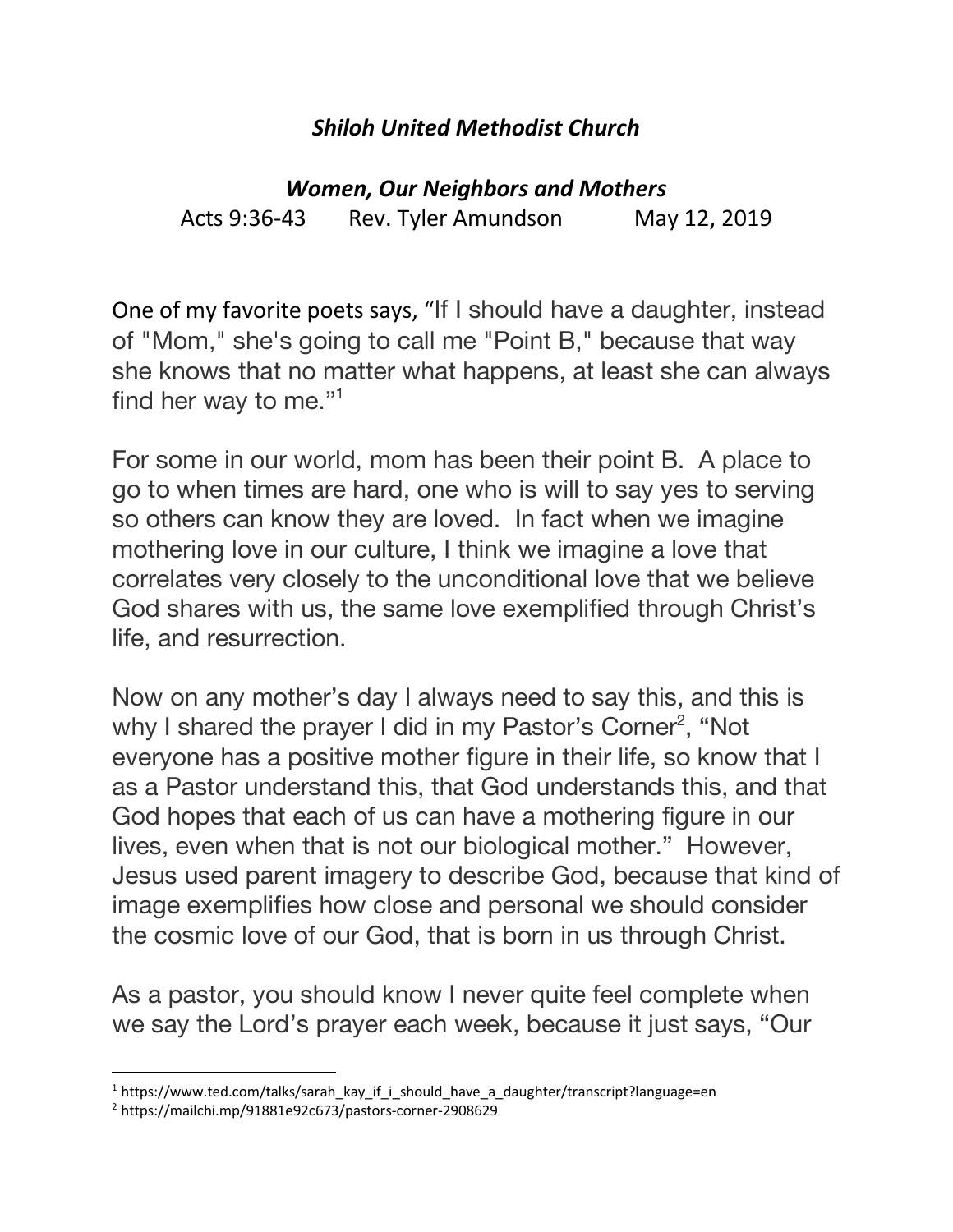Father." It leaves out any sense of the mothering love of God. Father love is very important, but mothering love is too. In fact we know that kids need a balance of different kinds of love to grow up well and balanced. The prayer we say each Sunday is related to the Greek word for father we find in the gospel texts of Matthew and Luke, however Mark has no version of the Lord's prayer. Gospel scholars are convinced because Matthew and Luke are so similar that they had another source text, that if you do some research you will find biblical scholars refer to as Q. We don't know if Jesus meant to just say father, because we don't have Q, but in my own study of Jesus I have come doubt he meant God's love just to be masculine, that in truth he hoped the feminine side to be present too.

On this Mother's day as we explore how to follow the Christian path of loving our neighbors more, I invite us to consider how we cannot afford to support mothering love if we are to heal the nations, our world, and our neighborhoods.

Mr. Rogers has a great episode that he starts by talking about his mother and how he remembers how much she loves him. I want to share that clip with us now. https://vimeo.com/88089113

Many of you know my mom died this spring, and for me my mom was point B, just like the poet I shared earlier describes being a mother. We always knew in my family that no matter what happened we could find our way to her for love, care and a word of encouraging peace.

Forever, in my mind will be dwelling an image of the final night holding my mother's hand. I didn't realize how deeply that image was emblazoned on my mind until the week after I was at her bedside as she drew the final breaths of this life. A week later I was in Portland, Oregon gathering to pray with my friends from across the church in the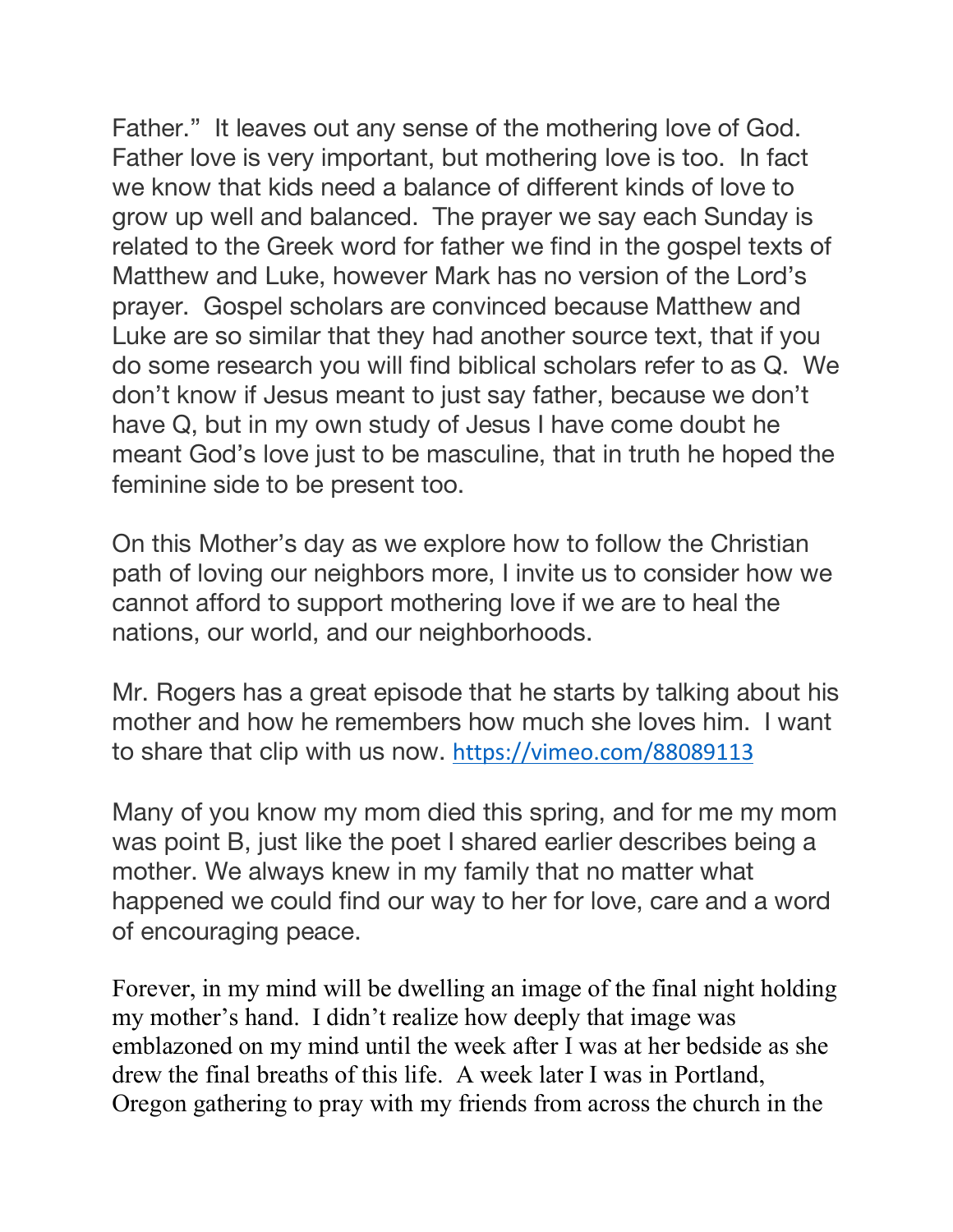Western United States about where our church might step in an uncertain future, a church that had mothered me and many of us in our faith and had died a death a month before. That week of saying yes to an uncertain future, I recognized my mother's hand as an image in my mind, as I was standing with a group of my friends and laying hands on another to pray for them. Seeing the different marks on hands of friends born all over the world, I realized I could easily identify my mom's hand if it were among them. And that in the hands of others I saw similarities of my mother's hands. In that moment I realized that gathered in a prayer of Christ love over another, I saw a reflection of the care of my mother's love that she shared for those in her life

I need to be honest, I was my mother's favorite.

However, God's mothering love treats us all that way. We are all God's favorite, it doesn't make sense, but it is true. In that moment of seeing my mother's hands and care reflected in my group of friends I realized her hand's had card for others by baking, preparing food, cleaning, working, lifting others up. Her hands held mine in tough times, held other hands in tough times, and supported so many in the life she live. I will ever be thankful to have held my mother's hand in the last moments of this life, and I trust that God carries her spirit on into eternity.

I want us to stop for one moment as a group, and think about the work and story of our own Mother's hands. Maybe not our biological mom, maybe it is a mother figure in your life that showed you true mothering love. Take a deep breath and imagine…the times spent caring for you, the times spent holding your hand, the times spent hugging you with that hand, the time picking you up from a fall. Think about how a mom has cared for you. Know that this a reflection of mothering love that God I believe offers to us always, mothering love is Point B love it is love that lifts us up.

Our scripture today is found in the book of Acts, a book we will study much of this month as we look at neighboring. This book I believe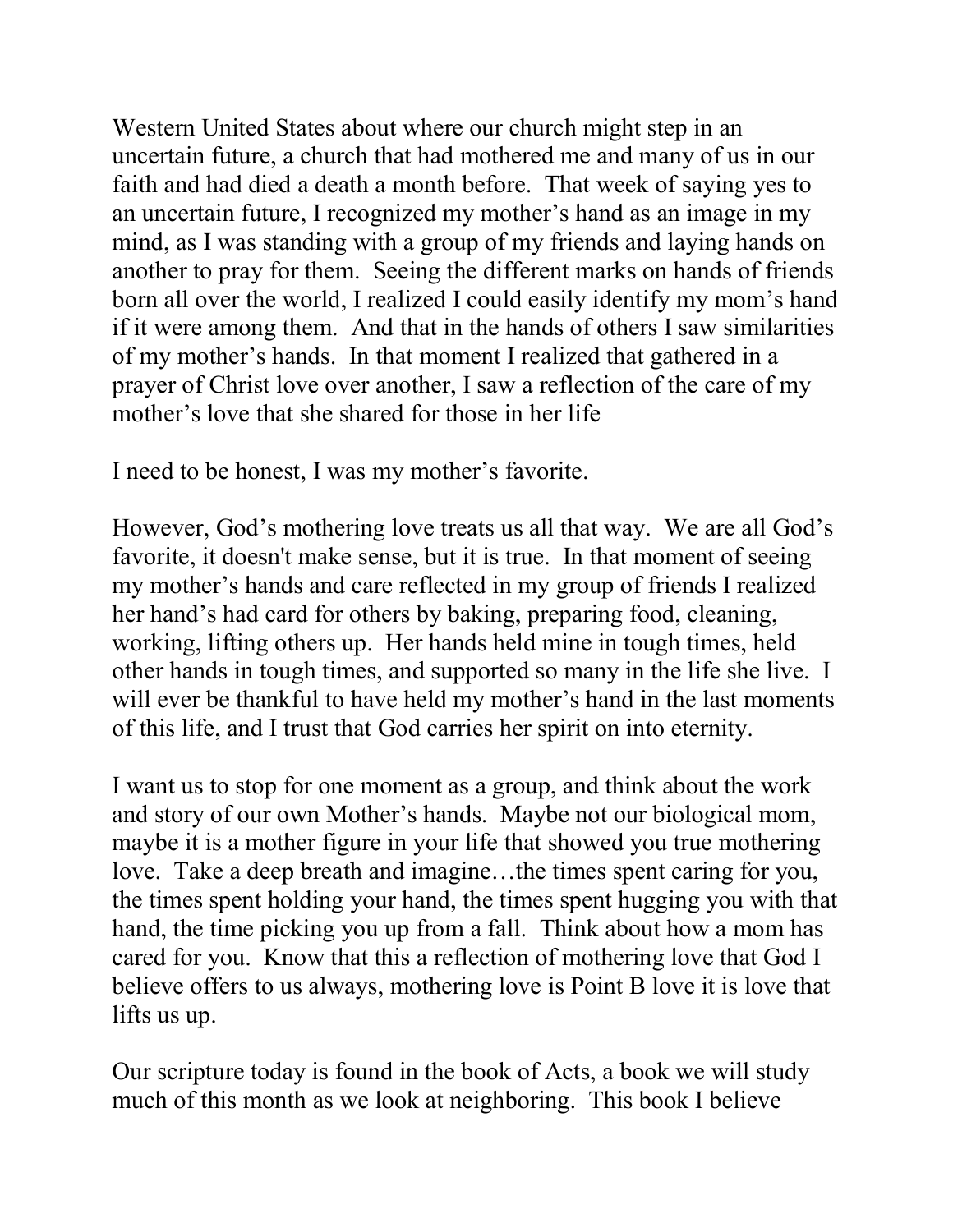contains key stories of what it means to follow Christ in our world today. Today's story finds us in Joppa, a place where Peter would also learn he was called to not just minister to the Jewish Christians, but to non-Jewish Christians too. It is the same port Jonah passed through as he wavered to say yes to God, but eventually followed God to welcome in people he thought were outside God's love. Joppa is a place to say, "Yes" to God.

## Acts 9:36-43 Common English Bible (CEB)

**<sup>36</sup>** In Joppa there was a disciple named Tabitha (in Greek her name is Dorcas). Her life overflowed with good works and compassionate acts on behalf of those in need. **<sup>37</sup>** About that time, though, she became so ill that she died. After they washed her body, they laid her in an upstairs room. **<sup>38</sup>** Since Lydda was near Joppa, when the disciples heard that Peter was there, they sent two people to Peter. They urged, "Please come right away!" **<sup>39</sup>** Peter went with them. Upon his arrival, he was taken to the upstairs room. All the widows stood beside him, crying as they showed the tunics and other clothing Dorcas made when she was alive.

**<sup>40</sup>** Peter sent everyone out of the room, then knelt and prayed. He turned to the body and said, "Tabitha, get up!" She opened her eyes, saw Peter, and sat up. **<sup>41</sup>** He gave her his hand and raised her up. Then he called God's holy people, including the widows, and presented her alive to them. **<sup>42</sup>** The news spread throughout Joppa, and many put their faith in the Lord.**<sup>43</sup>** Peter stayed for some time in Joppa with a certain tanner named Simon.

After a death I am always lost in these resurrection texts. Lost wishing we could do resurrection anytime. Right now after my mom's death I got lost in our scripture text this week, wishing it was possible to have had Peter there in the hospital to do this work. Lost in this resurrection text you will find something unique about our call as neighbors to women. First, resurrection, while we all wish it was bodily all the time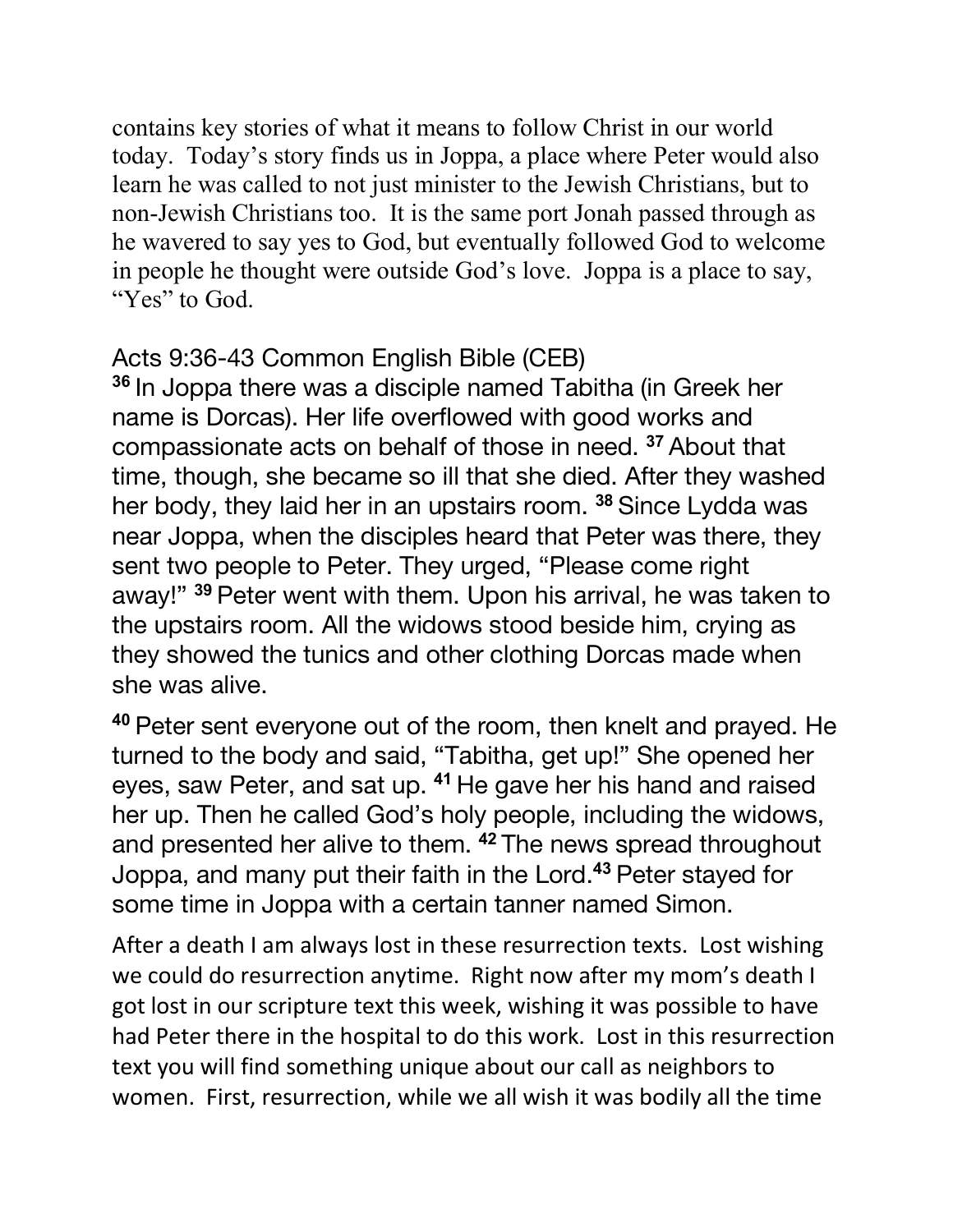in the way we see here, happens every day through God. Second, faith leaves us to trust that while this account sounds one way and we think we understand this miracle, I don't think we do, but we can in part if we look at the passage more closely.

First, resurrection happens every day. This in truth in the reality that my mother's spirit, her very life force, lived in me before her death and continues in me. And even for those whose mother's aren't biologically connected our mothers live in us through the way we continue to love the world. I can vouch this is true because in some of the moment's of life I can hear the nagging part as well of the loving part of my mother's voice in my brain. If the nagging can hold on and sustain us, so too must the loving voice too.

Second, faith leaves us to trust that resurrection is possible, and even moments beyond what we can comprehend. That means we have to believe that we can work alongside Christ to transform our world and that perhaps through prayer and serving others we can bring about resurrection. Methodists, followers of Christ using the practices of John Wesley have done this for years. When Montana lacked hospitals, safe places for children, and institutes of education we formed those. Methodists helped form Billings clinic and I have seen miracles come out of the medical work there. Intermountain Children's home in Helena was formed by Methodist women who are helping us understand the relational model of transforming lives of children who are struggling. Rocky Mountain College continues to educate and transform lives right here in Billings, and they were started by Methodists.

Friends last month Methodists in Billings raised over 15,000 diapers for mom's in need. $3$ 

 <sup>3</sup> https://billingsgazette.com/news/local/local-methodist-congregations-gather-more-than-diapers-for-communitydiaper/article\_76eabfd2-54cd-560d-a055-7ef7458b9799.html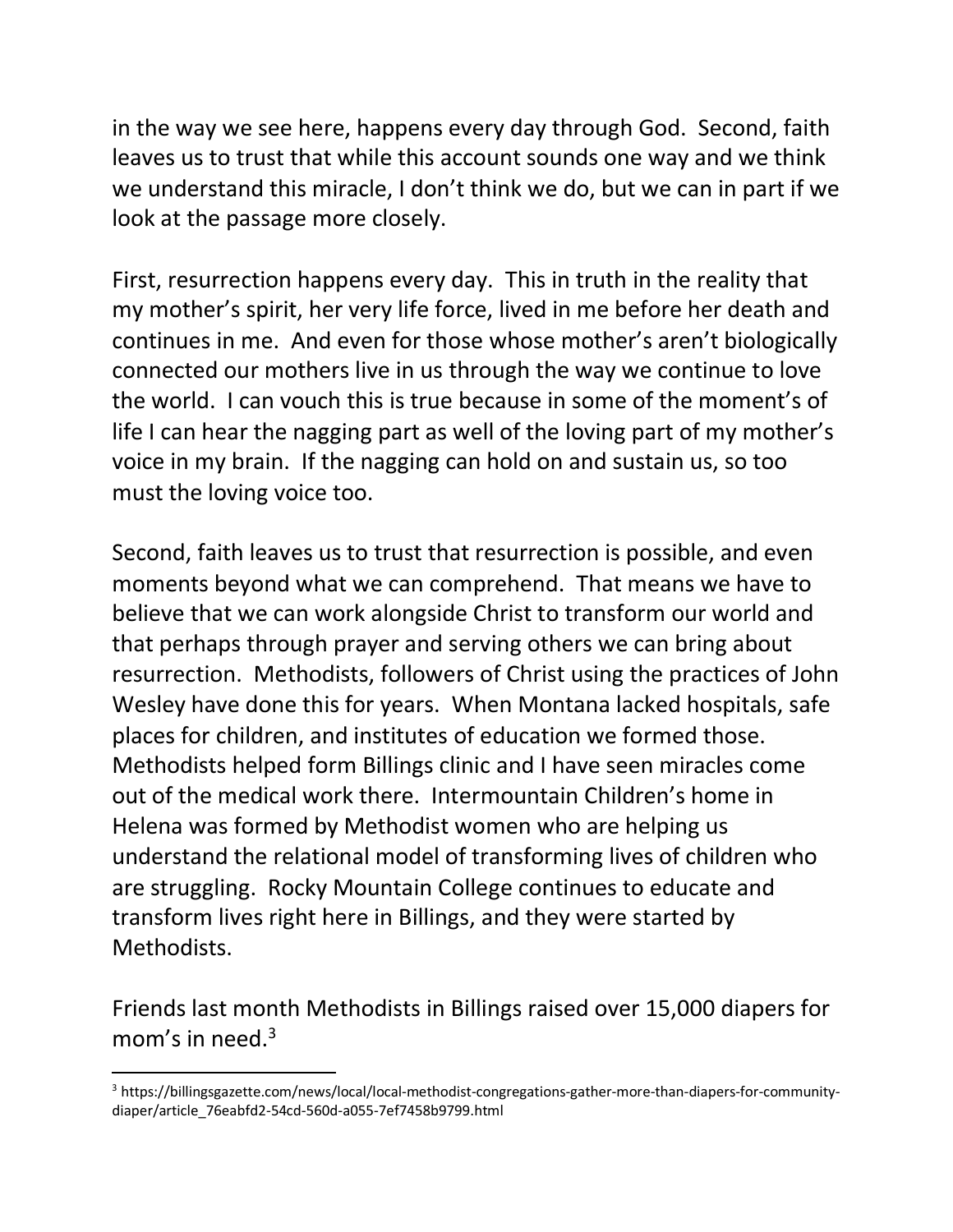Last week, we heard from Matt Lundgren the director of Montana Rescue Mission and Friendship House of Christian service he shared these stats with us about women struggling in our community: 8% of families in Montana live in poverty, but 80% of families on the southside of Billings live in poverty. In Montana, 35% of single moms are in poverty, but on the south side 98% of single moms are in poverty.

Additionally, last week we heard of another terrible school shooting in Colorado, to which my fellow clergy, many who are mothers, offered care as they feared send their kids to school the next day. Last, night there was a death by shooting in the heights.

I believe we can be a part of lifting up mother's, children and if you look in the text you can see it can be done. Through prayer, through speaking to those who need new life, and then by taking their hand. We are called to do this work together.

I want to stop for a moment and have us listen to some additional wisdom from Fred Roger's: https://www.youtube.com/watch?v=-LGHtc\_D328

The helpers, when the world seems to be dying Fred Roger's mother says look for the helpers. Peter in our story today is the helper.

It seems that when we are most desperate as people of God, it is the mother's that say yes to God first, for they are the perpetual and unconditional helpers in our lives. A mother's love is one that says yes when others would turn it down. Mary's song when she learns that she will bear Jesus is one of a profound and deep yes.

The Franciscan Monk and author Richard Rohr says,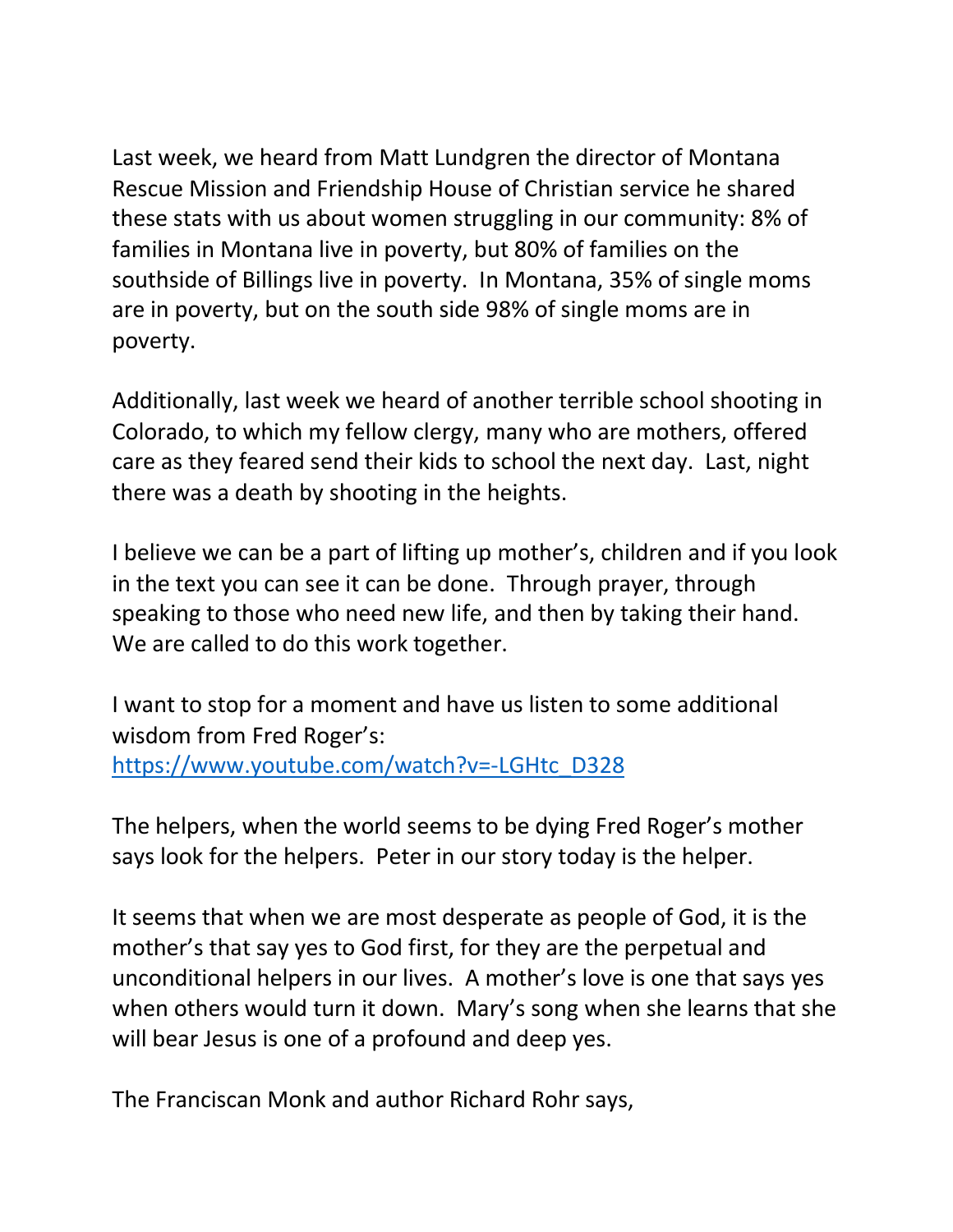"Mary is the Great Yes that humanity forever needs for Christ to be born into the world. Even Paul McCartney immortalized this idea in his song "Let It Be," although on the first level he was talking about his own mother, Mary: Mother Mary comes to me, Speaking words of wisdom, "Let it be." That's why people in the first thousand years loved her so much. In Mary, we see that God must never be forced on us, and God never comes uninvited."4

That's why this last week amidst all of the struggling news this story caught my eye. (Show picture). These two woman were running a marathon in Pittsburgh. Both were about to quit, give up, and then they found each other. What did they do, like Peter they took one another by the hand and committed to finishing the race. They finished last, but last is where they belonged. At one point they let go of each other's hands and minute later one said to the other, "I am not finishing this without you."5

God's love is like that of a mother, it says yes, it says I am not finishing this without you. Why does God want us to know this? Because God wants to be our point B, so that no matter where we go we know that if we come back to God we will find life and find it abundantly.

So friends, how will you say, "yes" this week, this month, this lifetime to being God's helper? Will we change one life, or transform many lives, or both? I think my mother taught me one thing, it is that our hands will transform the world and it will be through small acts of love that grow into bigger ones.

 <sup>4</sup> Rohr, Richard. The Universal Christ (p. 127). The Crown Publishing Group. Kindle Edition.

<sup>5</sup> https://www.nbcnews.com/news/us-news/women-viral-pittsburgh-marathon-photoencouraged-each-other-finish-race-n1003841